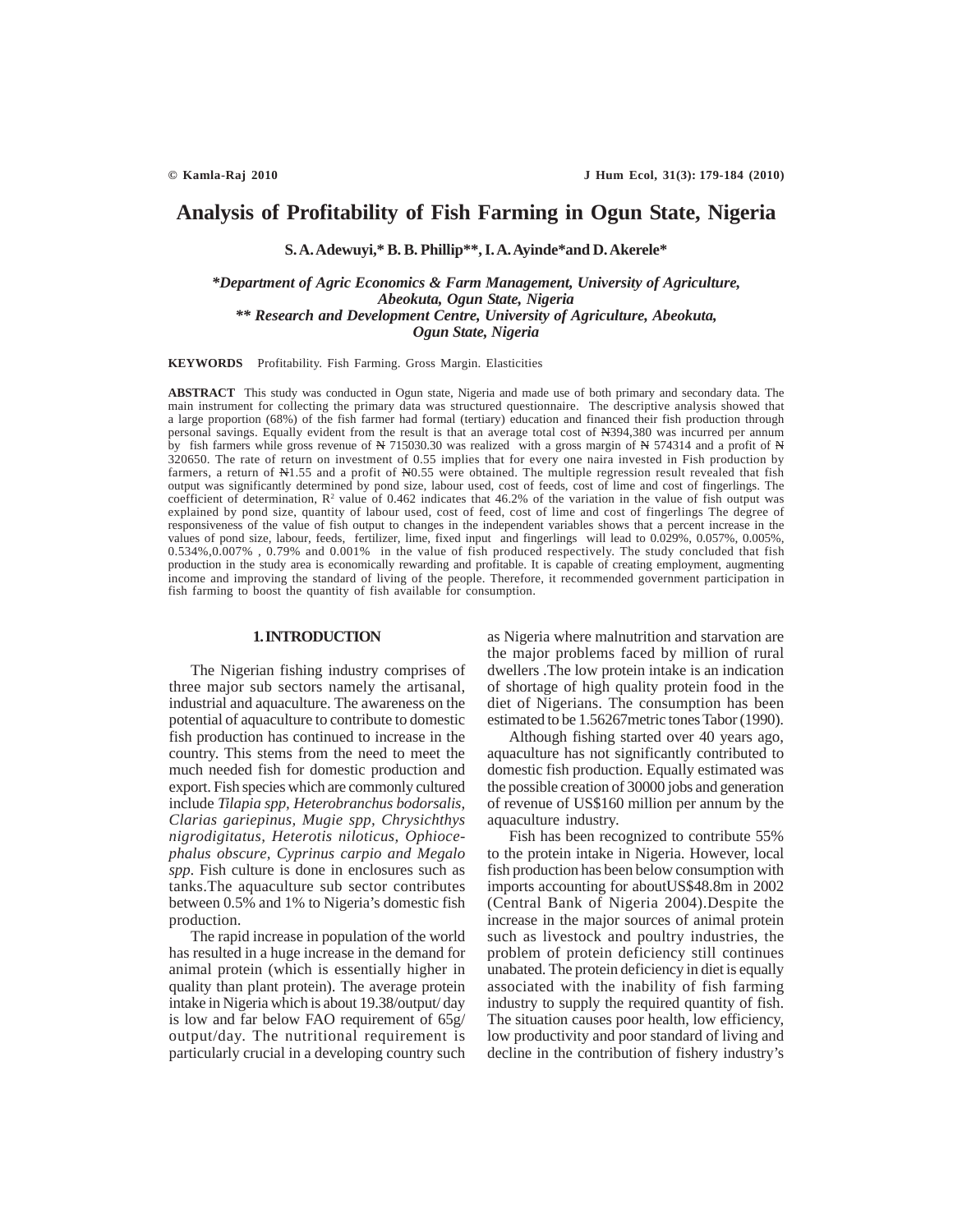contribution to the Gross Domestic Product (GDP).The industry now contributes only2.0% of the GDP and accounts for 0.2% of the total global fish production. Nigeria is one of the largest importers of fish with a per capita consumption of 7.52kg and a total consumption of 1.2million metric tones with imports making up about 2/3 of the total consumption. This indicates the large deficit in fish supply in Nigeria Olopade and Olaokun (2005). It is therefore expedient to examine the profitability of fish farming in the study area to identify possible areas that require improvement. The development of the fish industry will increase local production of fish and save much of the foreign exchange being used for fish importation. Specifically, it has a special role of ensuring food security, alleviating poverty and provision of animal protein.

The study will therefore describe the socioeconomic status of fish farmers, determine the profitability of fish farming and examine the determinants of fish output in the study area.

## **1.1 Research Hypothesis**

 $H_0$ : There is no significant relationship between the quantity of fish produced and the educational level of fish farmers.

 $H_1$ : There is a significant relationship between the quantity of fish produced and the educational level of fish farmers.

#### **2. RESEARCH METHODOLGY**

This study was conducted in Ogun state, Nigeria and made use of both primary and secondary data. The main instrument for collecting the primary data was structured questionnaire. Information were collected on input and output in fish farming and socio-economic characteristics of fish farmers through personal interview. The primary data were supplemented with secondary data from journals, books and publications from National Bureau of Statistics, Central Bank of Nigeria and Nigeria Institute for oceanography and marine Research (NIOMR). A total sample of 82 fish farmers were selected randomly from the list of fish farmers with the assistance of extension agents from Ogun state Agricultural Development Programme (OGADEP) for the study.

Data analysis was done using the descriptive statistics, budgetary technique and multiple regression technique.

## **2.1 Budgetary Technique**

The budgetary technique involves the cost and return analysis. It was used to determine the profitability of fish farming in the study area.

## *2.1.1.Model Specification*

| $\Pi = TR - TC \dots \dots \dots \dots \dots \dots \dots \dots \dots \dots$ |  |
|-----------------------------------------------------------------------------|--|
|                                                                             |  |
| Where                                                                       |  |
| $\Pi$ = Total Profit (N)                                                    |  |
| $TR = Total revenue (N)$                                                    |  |
| $TC = total Cost (N)$                                                       |  |
| $P=$ Unit price of output $(N)$                                             |  |
| $Q=$ Total quantity of output $(N)$                                         |  |
|                                                                             |  |

## *2.1.2 The Regression Model*

The multiple regression model was employed to determine the influence of socioeconomic factors on the fish output level. The model is specified as follows

Q=f(X<sub>1</sub>, X<sub>2</sub>, X<sub>3</sub>, X<sub>4</sub>, X<sub>5</sub>, X<sub>6</sub>, X<sub>7</sub>, e) ....Equation 3

Q is the value of fish output in naira

X<sub>1</sub> represents the pond size measured in square metres

 $X_2$  is the quantity of labour used in fish production in mandays

 $X<sub>3</sub>$  is the cost of feeds measured in naira

 $X_4$  represents the cost of fertilizer in naira

 $X<sub>s</sub>$  stands for the cost of lime in naira

 $X_6$  represents the cost of fixed inputs in naira

 $X_7$  is the cost of fingerlings measured in naira

e= Error term

Following Olayemi (1998) the relationship between the endogenous variable and each of the exogenous variables were examined using linear, exponential, logarithm and quadratic functional forms. Based on the value of the coefficient of determination  $(R^2)$ , statistical significance and economic theory that support fish production, the lead was chosen

## **3. RESULTS AND DISCUSSION**

## **3.1 Descriptive Analysis**

 Evidence from the descriptive analysis of socio economic characteristics of respondents in the study area in table 1 shows that male fish farmers constituted about 87.7% as compared to the female farmers that represent 12.3%. This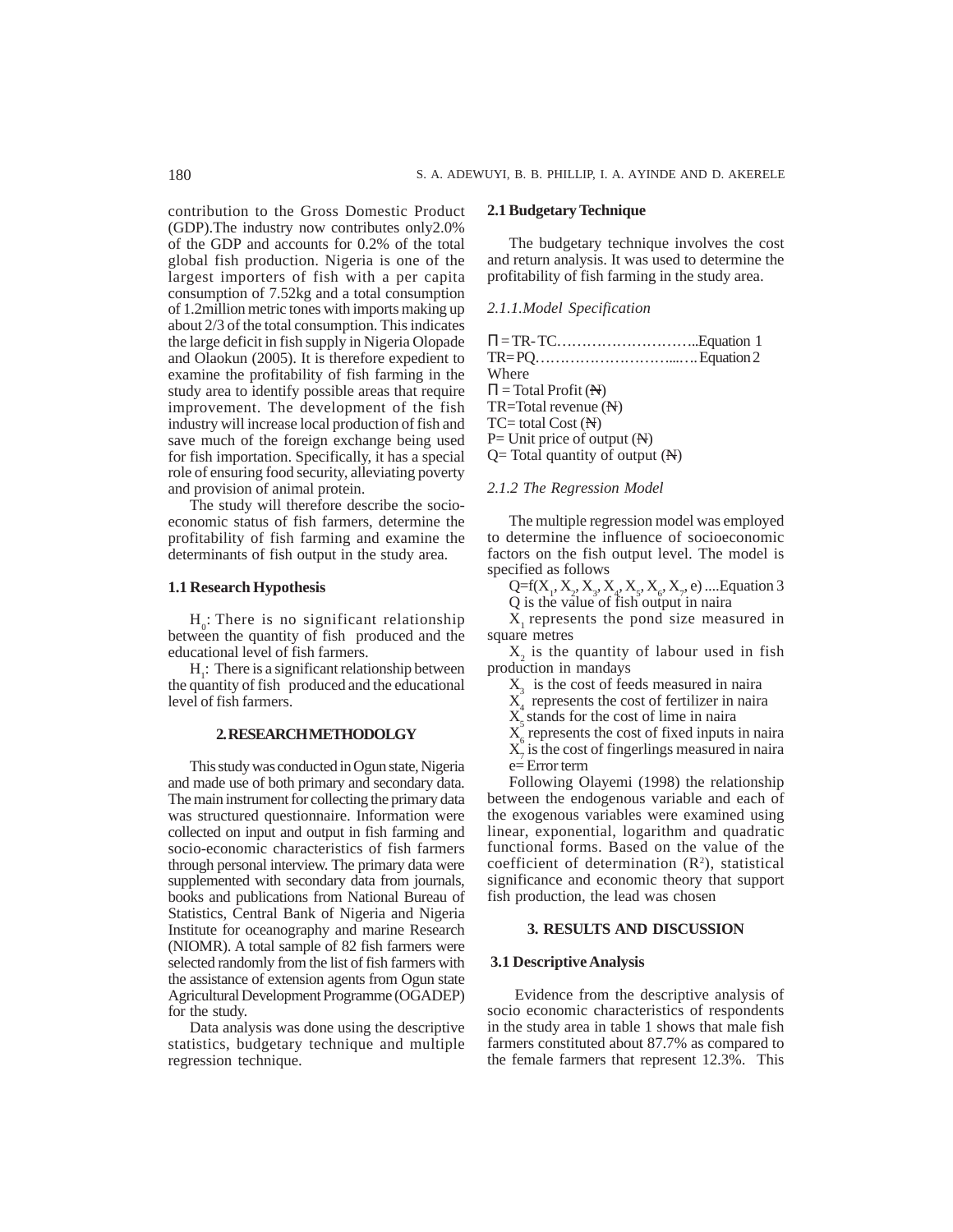**Table 1: Socio economic characteristics of fish farmers**

|                                          | Frequency           | Percentage $(\%)$ |
|------------------------------------------|---------------------|-------------------|
| Education                                |                     |                   |
| Primary                                  | 3                   | 3.7               |
| Secondary                                | 68                  | 82.9              |
| Tertiary                                 | 11                  | 13.4              |
| Total                                    | 82                  | 100.0             |
| Age                                      |                     |                   |
| $10 - 20$                                | 3                   | 3.7               |
| $21 - 30$                                | 21                  | 25.6              |
| 31-40                                    | 41                  | 50.0              |
| 41-50                                    | 13                  | 15.9              |
| > 50<br>Total                            | 4<br>82             | 4.8<br>100.0      |
| Marital Status                           |                     |                   |
| Married                                  | 58                  | 63.7              |
| Single                                   | 24                  | 25.3              |
| Total                                    | 82                  | 100.0             |
| Sex                                      |                     |                   |
| Male                                     | 71                  | 86.6              |
| Female                                   | 11                  | 13.4              |
| Total                                    | 82                  | 100.0             |
| Household Size                           |                     |                   |
| 1-4 person                               | 33                  | 40.7              |
| 5-8                                      | 29                  | 35.4              |
| > 8                                      | 1                   | 1.2               |
| No response<br>Total                     | 19<br>82            | 23.2<br>100.0     |
| Total                                    | 108                 | 100.0             |
| Farming Experience (Years)               |                     |                   |
| $<$ 5 yrs                                | 51                  | 62.2              |
| $5-10yrs$                                | 25                  | 30.1              |
| $11 - 15$ yrs                            | 3                   | 3.8               |
| $>15$ yrs                                | 3                   | 3.8               |
| Total                                    | 82                  | 100.0             |
| Times of Feeding                         |                     |                   |
| 1 time                                   | 10                  | 12.2              |
| 2 times                                  | 44                  | 53.7              |
| 3 times                                  | 24                  | 29.3              |
| 4 times                                  | 2                   | 2.4               |
| 5 times                                  | $\overline{2}$      | 2.4               |
| Total                                    | 82                  | 100.0             |
| Contact with Extension Workers<br>0 time | 64                  | 78.0              |
| 1 time                                   | 5                   | 6.1               |
| 2 times                                  | 8                   | 9.8               |
| 3 times                                  | 4                   | 4.9               |
| 5 times                                  | 1                   | 1.2               |
| Total                                    | 82                  | 100.0             |
| Training on Fish Farming                 |                     |                   |
| Formal training                          | 25                  | 30.5              |
| No formal training                       | 57                  | 69.5              |
| Total                                    | 82                  | 100.0             |
| Mode of Farming                          |                     |                   |
| Par time                                 | 59                  | 71.9              |
| Full time                                | 23                  | 28.1              |
| Total                                    | 82                  | 100.0             |
| Sources of Finance                       |                     |                   |
| Personal savings                         | 68                  | 82.9              |
| Friends                                  | 1<br>$\overline{2}$ | 1.2<br>2.4        |
| Relatives                                | 9                   | 11.0              |
| Cooperatives<br>Bank loans               | $\overline{c}$      | 2.4               |
| Total                                    | 82                  | 100.0             |
|                                          |                     |                   |

|  |  | Table 1: contd |
|--|--|----------------|
|--|--|----------------|

|                            |               | Frequency Percentage (%) |
|----------------------------|---------------|--------------------------|
| Sources of Feeds           |               |                          |
| Purchase                   | 68            | 83.9                     |
| Households waste           |               | 8.5                      |
| Others                     |               | 8.5                      |
| Total                      | 82            | 100.0                    |
| Farming Experience (Years) |               |                          |
| $\leq 5$                   | 50            | 61.7                     |
| $5 - 10$                   | 25            | 30.8                     |
| $11 - 15$                  | 3             | 3.7                      |
| >1.5                       | $\mathcal{R}$ | 3.7                      |
| Total                      | 82            | 100.0                    |

*Source:* Field survey data 2007.

indicates the dominance of men in fish production in the study area. The fish farmers whose age fall between 31 – 40 years constituted the majority. On the whole, 96.3% fall into the economically active group of  $20 - 50$  years. The result of the marital status shows that majority 63.7% of the fish farmers were married. It is also evident that most of the respondents (71.9%) were part time fish farmers. A large proportion (68%) of them fish farmer had formal (tertiary) education and finances their fish production through personal savings. The farmers can therefore be said to be literate since only small proportion of them had no formal education. The result compares favourably with Aromolaran (2000) .The distribution of the household size indicates that the household size ranged from 2 to 13 while the average fish pond size was found to be 355m2 . The study also revealed poor extension visits to fish farmers who mostly operated on part-time basis. Also 74 (90.3%) of them obtained their fingerlings from farm gate while 84.2% purchased the feeds and 10.5% used household wastes. The descriptive analysis also indicates that most fish farmers (53.7%) fed their fish twice daily to achieve high yield while majority of them (57%) had no formal training on fish farming. The most common breeds of fingerlings utilized by fish farmers were Claris, Heteroclarias and Tilapia.

#### **3.2 Profitability Analysis**

The study examines the profitability of fish production in the study area. To determine the profit level, attempts were made to estimate the cost and return from fish farming. The input used, cost, yield or output data generated from the farmers were used to undertake the cost and return analysis for assessing the profitability of fish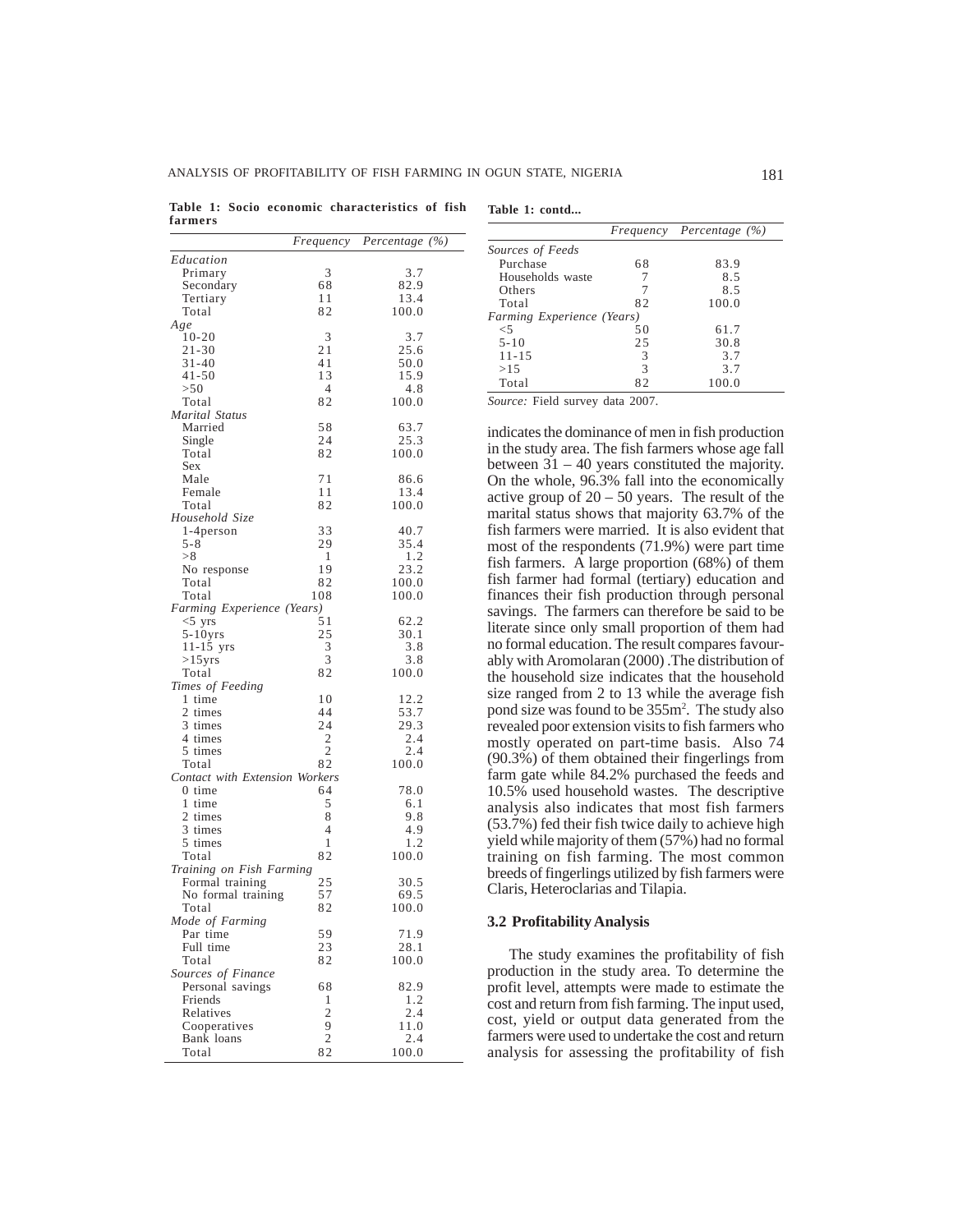production in the study area. The cost and return analysis is presented in the table 2. The result reveals that the cost of fingerlings accounted for the largest proportion (12.4%) of the total cost of fish production. This is followed by cost of feeds (11.7%).The lime cost and labour cost accounted for 3.2% and4.9% of the total cost respectively. This clearly shows that large amount of money is spent by fish farmers in the study area for the purchase of fingerlings and feeds. The fixed cost of production consists of cost of fixed assets such as pump, vehicles, aerators and pond which accounted for 61.6% of total production cost.

**Table 2: Average cost and return of fish production**

| Item (Annual)       | Amount $(\#)$ | % of total cost |
|---------------------|---------------|-----------------|
| Fertiliser          | 13695.72      | 3.4             |
| Feeds               | 46450.77      | 11.7            |
| Lime                | 12742.34      | 3.2             |
| Fingerlings         | 48898.57      | 12.4            |
| Labour              | 19519.13      | 4.9             |
| Total variable cost | 140716.3      |                 |
| Fixed inputs        | 243287        |                 |
| Total cost          | 394380        |                 |
| Total returns       | 715030.30     |                 |
| Profit              | 320650        |                 |
| <b>ROI</b>          | 0.55          |                 |
| <b>ROIC</b>         | 0.81          |                 |
|                     |               |                 |

*Source:* Computed from Field survey data 2007

 Equally evident from the result an average total cost of N394380 was incurred per annum by the respondents while gross revenue of N 715,030.30 was realized thereby returning gross margin of N 574,314 and a profit of N 320650. The rate of return on investment of 0.55 implies that for every one naira invested in rice production by farmers, a return of N1.55 and a profit of N0.55 were obtained.

The implication of this is that there is a considerable level of profitability in fish farming in the studys findings area. This result is consistent with the finding of Ashaolu et al. (2005) from their studies on profitability on fish farming. The rate of return per capital invested (RORCI) is the ratio of profit to total cost of production .It indicates what is earned by the business by capital outlay Awotide and Adejobi (2007). The result revealed that the RORCI of 80% is greater than the prevailing bank lending rate, 20% implying that fish farming in the study area is profitable. If a farmer takes loan from the bank to finance fish farming, he will be 60k better off on every one naira spent after paying back the loan at the prevailing interest rate.

## **3.3 Multiple Regression Result**

The regression analysis was carried out to examine the determinants of factors effecting fish output in the study area. Based on the econometric and statistical criterion, the double logarithm was chosen as the lead equation and the results as presented in the table 3. The multiple regression result revealed that fish output is significantly determined by pond size, labour used, cost of feeds, cost of lime and cost of fingerlings. The coefficients are in line with the *a priori* expectation. Hence, the more the amount expended on labour, lime and feeds, the more the amount that will be realized from fish farms in the study area. The result is consistent with the finding of Yusuf et al. (2002). The result equally suggests the need for fish farmers to purchase more of these inputs to increase their revenue from fish production. Similarly, policies that will ensure availability of these inputs to fish farmers at affordable price should be put in place. The positive relationship between value of fish and pond size indicates that with increase in the size of fish pond, more fish will be produced. This is not surprising because all things being equal the

|  |  |  | Table 3 The regression result of the determinants of fish output in the study area |  |  |  |  |
|--|--|--|------------------------------------------------------------------------------------|--|--|--|--|
|  |  |  |                                                                                    |  |  |  |  |

| Variable        | Coefficient      | Beta  |       | Significant |
|-----------------|------------------|-------|-------|-------------|
| Constant        | 6.238            | ۰     | 4.882 | $000*$      |
| Pond size       | 0.195            | .204  | 2.234 | $.029**$    |
| Labour          | 0.363            | .174  | 1.934 | 0.57        |
| Feed            | 0.266            | .263  | 2.888 | $0.005*$    |
| Fertilizer      | 0.0266           | .056  | 0.625 | 0.534       |
| Lime            | 0.06121          | 0.248 | 2.780 | $0.007*$    |
| Fixedinput      | 0.140            | 0.163 | 1.783 | 0.79        |
| Fingerling      | 1.481E-05        | 0.316 | 3.33  | $0.001*$    |
| $R^2 = 0.462$ : | $F$ stat = 9.074 |       |       |             |

\*variable significant @1% \*\* Variable significant @5%

Source: Computd from Field survey data 2007.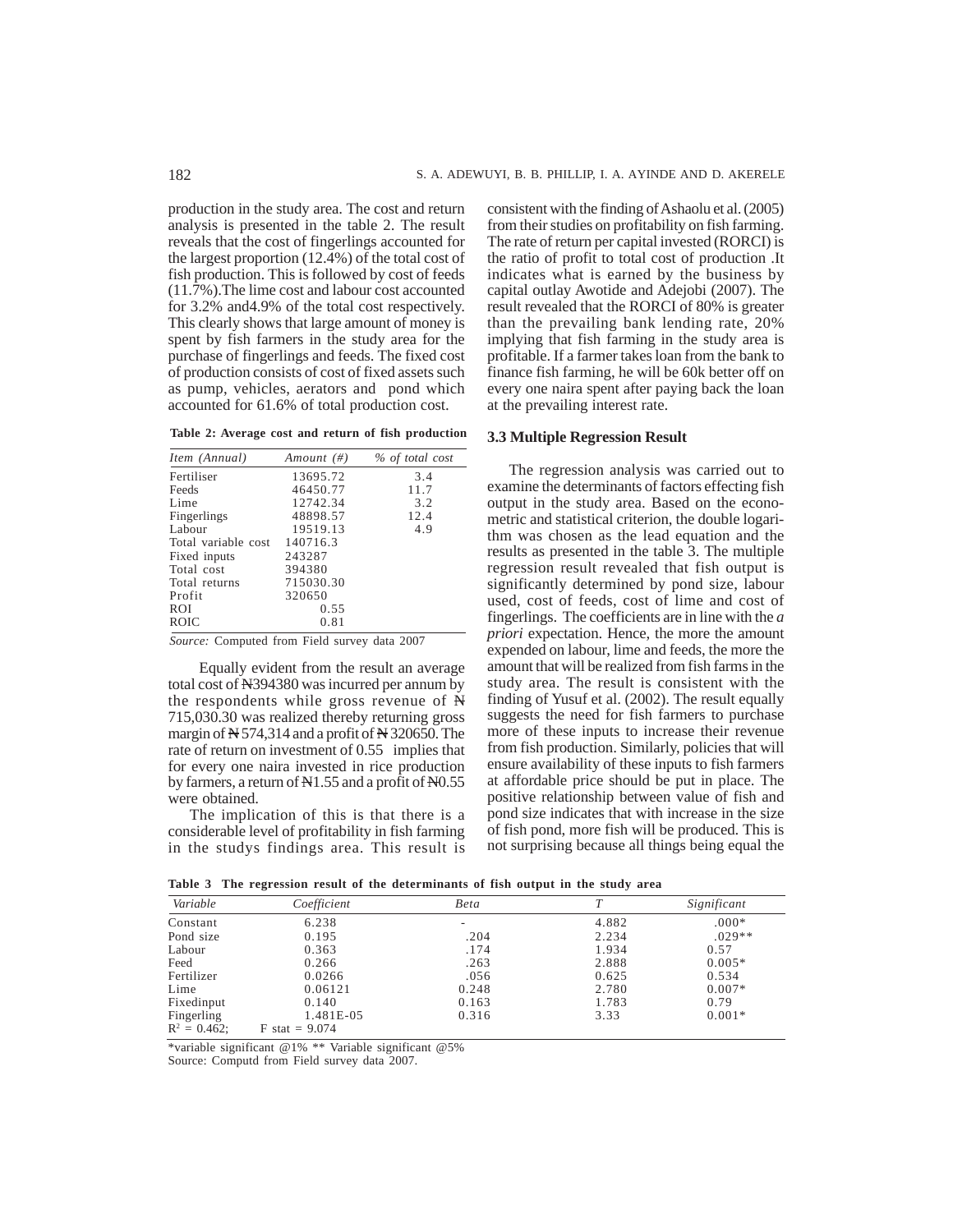quantity of fish produced is directly proportional to the pond size.

Based on the significance of labour used at 5%, the null hypothesis that the fish output is not affected by the quantity of labour used is rejected and the alternative is accepted. The coefficient of determination,  $\mathbb{R}^2$  values of 0.462 indicates that 46.2% of the variation in the value of fish output is explained by pond size, quantity of labour used, cost of feed, cost of lime and cost of fingerlings. Also, 53.8% of the variation in the value of fish is determined by other factors not considered.

Table 4 shows that the regression coefficient, standard error, F ratio and the level at which the tratio was significant for each of the independent variables. The performance of the analysis of variance in table 4 shows that F ratio of 9.074 was significant at 0.01 alpha level. This provided the evidence that a combination of pond size, cost of labour, cost of feeds, lime, fertilizer, fixed inputs and cost of fingerlings had joint impact on the fish output in the study area. The beta weight ranged from 0.056 to 0.316. The result implies that out of seven independent variables considered, fingerling is the most important input. It has the highest value of 0.316. This is followed by the quantity of lime while fertilizer is the least. This is not surprising because irrespective of the efforts and management practices, the output from a fish farm will be determined by the quantity and quality of fingerlings used.

## **3.4 Elasticity of Production and Return to Scale**

The magnitude of elasticity of production is one of the economic concepts of measuring efficiency in resource-use (Oludimu 1987). The total sum of elasticities of production of the significant variables, 0.834 as shown in table 5 was less than unity. This suggests that fish production in the study area had a decreasing return. The implication is that each additional unit of the inputs will results in a small increase in the

**Table 5: Elasticity of production and return to scale of fish farmers**

| Independent variables | Elasticities of production |
|-----------------------|----------------------------|
| Pond size*            | 0.195                      |
| $Labour*$             | 0.363                      |
| Feed*                 | 0.266                      |
| Fertilizer            | 0.0266                     |
| $Line*$               | 0.06121                    |
| Fixed input           | 0.140                      |
| Fingerling*           | 1.481E-05                  |

*Source:* Computed from field survey data 2007. \*Significant Variable@5% .

value of fish output than the preceding unit. This shows that production occurred among fish farmers in the study in stage 2, a rational stage of production. In stage 2, the sum of elasticities of production is greater than zero but less than one The implication is that the more the inputs used, the higher will be the value of fish even though at a decreasing rate. This finding is consistent with that of Olagunju et al. (2007) in their study on economic viability of cat fish production in Oyo state, Nigeria. The degree of responsiveness of the value of fish output to changes in the independent variables shows that a percent increase in the values of pond size, labour, feeds, fertilizer, lime, fixed input and fingerlings will lead to 0.029%, 0.057%, 0.005%, 0.534%,0.007% , 0.79% and 0.001% in the value of fish produced respectively. With the production result, increase in the utilization of labour and feeds is likely to boost the fish output substantially.

### **4. CONCLUSION AND RECOMMENDATIONS**

 Based on the value of benefit indicators, it can be concluded that fish production in the study area is economically rewarding and profitable. It is capable of creating employment, augmenting income and improving the standard of living of the people.

Based on the findings of the study, the following policy recommendations are made:

Adequate training programme on fish production should be organized for fish farmers

**Table 4: Analysis of variance.**

| Source of variation                  | Sum of square    | Df | Mean square    | F-ratio | Sig.  |
|--------------------------------------|------------------|----|----------------|---------|-------|
| Due to regression<br>Due to Residual | 41.060<br>47.837 |    | 5.866<br>0.646 | 9.074   | 0.000 |
| Total                                | 88.897           |    |                |         |       |

*Source:* Computed from Field survey data 2007.

\*Significant at 1%